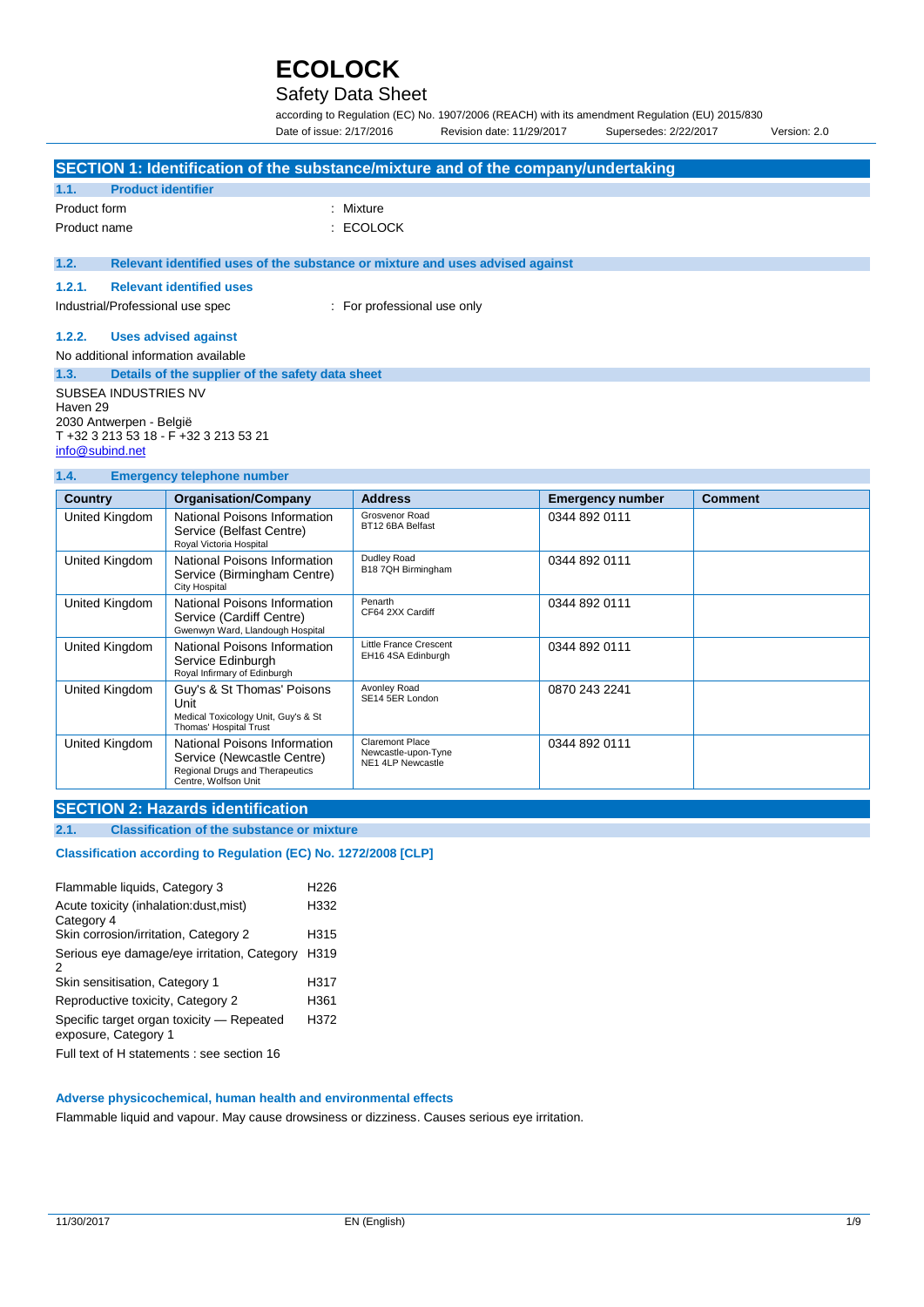# Safety Data Sheet

according to Regulation (EC) No. 1907/2006 (REACH) with its amendment Regulation (EU) 2015/830

| 2.2.<br><b>Label elements</b>                              |                                                                                                                                                                                                                                                                                                                                                                                                                                                                                                                                                                                                                                                                                                                  |  |  |
|------------------------------------------------------------|------------------------------------------------------------------------------------------------------------------------------------------------------------------------------------------------------------------------------------------------------------------------------------------------------------------------------------------------------------------------------------------------------------------------------------------------------------------------------------------------------------------------------------------------------------------------------------------------------------------------------------------------------------------------------------------------------------------|--|--|
| Labelling according to Regulation (EC) No. 1272/2008 [CLP] |                                                                                                                                                                                                                                                                                                                                                                                                                                                                                                                                                                                                                                                                                                                  |  |  |
| Hazard pictograms (CLP)                                    |                                                                                                                                                                                                                                                                                                                                                                                                                                                                                                                                                                                                                                                                                                                  |  |  |
|                                                            | GHS02<br>GHS07<br>GHS08                                                                                                                                                                                                                                                                                                                                                                                                                                                                                                                                                                                                                                                                                          |  |  |
| Signal word (CLP)                                          | Danger                                                                                                                                                                                                                                                                                                                                                                                                                                                                                                                                                                                                                                                                                                           |  |  |
| Hazardous ingredients                                      | styrene: Cobalt(II) 2 ethylhexanoate                                                                                                                                                                                                                                                                                                                                                                                                                                                                                                                                                                                                                                                                             |  |  |
| Hazard statements (CLP)                                    | : H226 - Flammable liquid and vapour<br>H315 - Causes skin irritation<br>H317 - May cause an allergic skin reaction<br>H319 - Causes serious eye irritation<br>H332 - Harmful if inhaled<br>H361 - Suspected of damaging fertility or the unborn child<br>H372 - Causes damage to organs through prolonged or repeated exposure                                                                                                                                                                                                                                                                                                                                                                                  |  |  |
| Precautionary statements (CLP)                             | P201 - Obtain special instructions before use<br>P210 - Keep away from heat, hot surfaces, sparks, open flames and other ignition sources. No<br>smoking<br>P260 - Do not breathe vapours, mist<br>P280 - Wear protective gloves, eye protection<br>P308+P313 - IF exposed or concerned: Get medical advice/attention<br>P312 - Call a POISON CENTER, a doctor if you feel unwell<br>P333+P313 - If skin irritation or rash occurs: Get medical advice/attention<br>P337+P313 - If eye irritation persists: Get medical advice/attention<br>P501 - Dispose of contents/container to hazardous or special waste collection point, in<br>accordance with local, regional, national and/or international regulation |  |  |

#### **2.3. Other hazards**

### No additional information available

## **SECTION 3: Composition/information on ingredients**

### **3.1. Substances**

Not applicable

### **3.2. Mixtures**

| <b>Name</b>                                | <b>Product identifier</b>                                               | $\%$        | <b>Classification according to</b><br><b>Regulation (EC) No.</b><br>1272/2008 [CLP]                                                     |
|--------------------------------------------|-------------------------------------------------------------------------|-------------|-----------------------------------------------------------------------------------------------------------------------------------------|
| styrene                                    | (CAS-No.) 100-42-5<br>(EC-No.) 202-851-5<br>(EC Index-No.) 601-026-00-0 | < 40        | Flam. Liq. 3, H226<br>Repr. 2, H361d<br>Acute Tox. 4 (Inhalation), H332<br>STOT RE 1. H372<br>Skin Irrit. 2, H315<br>Eye Irrit. 2, H319 |
| Cobalt(II) 2 ethylhexanoate                | (CAS-No.) 136-52-7                                                      | $\leq 0.2$  | Eye Irrit. 2, H319<br>Skin Sens. 1A, H317<br>Repr. 2, H361<br>Asp. Tox. 1, H304<br>Aquatic Chronic 1, H410                              |
| 1,4-dihydroxybenzene, hydroquinone, quinol | (CAS-No.) 123-31-9<br>(EC-No.) 204-617-8<br>(EC Index-No.) 604-005-00-4 | $\leq 0.07$ | Carc. 2, H351<br>Muta. 2, H341<br>Acute Tox. 4 (Oral), H302<br>Eye Dam. 1, H318<br>Skin Sens. 1, H317<br>Aquatic Acute 1, H400 (M=10)   |

### Full text of H-statements: see section 16

| <b>SECTION 4: First aid measures</b>             |                                                                                                                                    |  |  |  |
|--------------------------------------------------|------------------------------------------------------------------------------------------------------------------------------------|--|--|--|
| <b>Description of first aid measures</b><br>4.1. |                                                                                                                                    |  |  |  |
| First-aid measures general                       | : Call a poison center or a doctor if you feel unwell. If you feel unwell, seek medical advice (show<br>the label where possible). |  |  |  |
| First-aid measures after inhalation              | : Remove person to fresh air and keep comfortable for breathing.                                                                   |  |  |  |
| First-aid measures after skin contact            | : Rinse skin with water/shower. Remove/Take off immediately all contaminated clothing.                                             |  |  |  |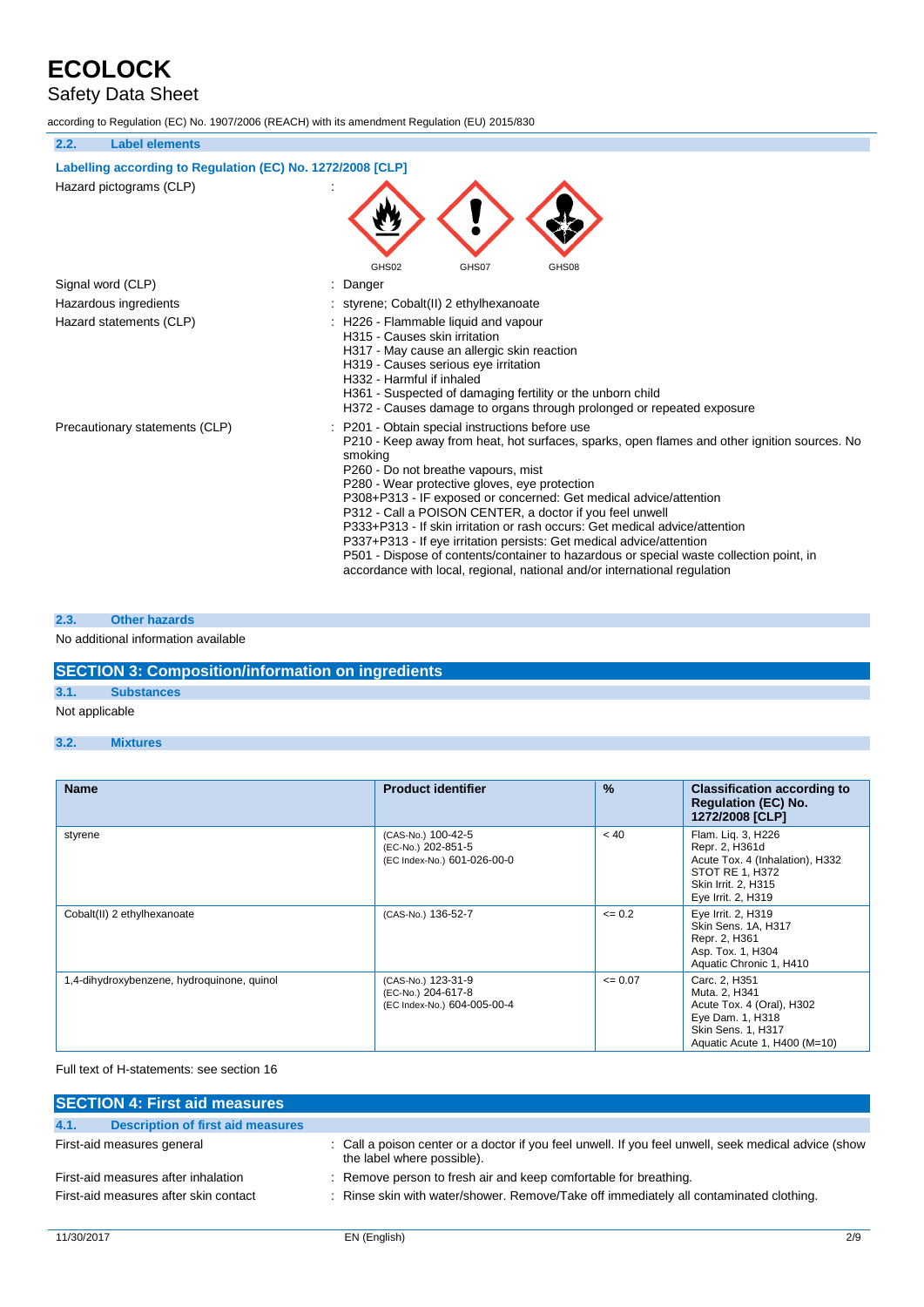# Safety Data Sheet

| according to Regulation (EC) No. 1907/2006 (REACH) with its amendment Regulation (EU) 2015/830 |                                                                                                                                                                                                                                                                                                                                                                                                                                                                                                             |  |  |
|------------------------------------------------------------------------------------------------|-------------------------------------------------------------------------------------------------------------------------------------------------------------------------------------------------------------------------------------------------------------------------------------------------------------------------------------------------------------------------------------------------------------------------------------------------------------------------------------------------------------|--|--|
| First-aid measures after eye contact                                                           | Rinse cautiously with water for several minutes. Remove contact lenses, if present and easy to<br>do. Continue rinsing. If eye irritation persists: Get medical advice/attention.                                                                                                                                                                                                                                                                                                                           |  |  |
| First-aid measures after ingestion                                                             | Do NOT induce vomiting. If swallowed, seek medical advice immediately and show this<br>container or label.                                                                                                                                                                                                                                                                                                                                                                                                  |  |  |
| 4.2.<br>Most important symptoms and effects, both acute and delayed                            |                                                                                                                                                                                                                                                                                                                                                                                                                                                                                                             |  |  |
| Symptoms/effects                                                                               | : May cause drowsiness or dizziness.                                                                                                                                                                                                                                                                                                                                                                                                                                                                        |  |  |
| Symptoms/effects after skin contact                                                            | : Repeated exposure may cause skin dryness or cracking.                                                                                                                                                                                                                                                                                                                                                                                                                                                     |  |  |
| Symptoms/effects after eye contact                                                             | : May cause severe irritation.                                                                                                                                                                                                                                                                                                                                                                                                                                                                              |  |  |
| 4.3.                                                                                           | Indication of any immediate medical attention and special treatment needed                                                                                                                                                                                                                                                                                                                                                                                                                                  |  |  |
| Treat symptomatically.                                                                         |                                                                                                                                                                                                                                                                                                                                                                                                                                                                                                             |  |  |
| <b>SECTION 5: Firefighting measures</b>                                                        |                                                                                                                                                                                                                                                                                                                                                                                                                                                                                                             |  |  |
| 5.1.<br><b>Extinguishing media</b>                                                             |                                                                                                                                                                                                                                                                                                                                                                                                                                                                                                             |  |  |
| Suitable extinguishing media                                                                   | : Water spray. Dry powder. Foam. Carbon dioxide.                                                                                                                                                                                                                                                                                                                                                                                                                                                            |  |  |
| 5.2.<br>Special hazards arising from the substance or mixture                                  |                                                                                                                                                                                                                                                                                                                                                                                                                                                                                                             |  |  |
| Fire hazard                                                                                    | : Flammable liquid and vapour.                                                                                                                                                                                                                                                                                                                                                                                                                                                                              |  |  |
| Hazardous decomposition products in case of                                                    | : Toxic fumes may be released.                                                                                                                                                                                                                                                                                                                                                                                                                                                                              |  |  |
| fire                                                                                           |                                                                                                                                                                                                                                                                                                                                                                                                                                                                                                             |  |  |
| 5.3.<br><b>Advice for firefighters</b>                                                         |                                                                                                                                                                                                                                                                                                                                                                                                                                                                                                             |  |  |
| Protection during firefighting                                                                 | : Do not attempt to take action without suitable protective equipment. Self-contained breathing<br>apparatus. Complete protective clothing.                                                                                                                                                                                                                                                                                                                                                                 |  |  |
| <b>SECTION 6: Accidental release measures</b>                                                  |                                                                                                                                                                                                                                                                                                                                                                                                                                                                                                             |  |  |
| 6.1.                                                                                           | Personal precautions, protective equipment and emergency procedures                                                                                                                                                                                                                                                                                                                                                                                                                                         |  |  |
| 6.1.1.<br>For non-emergency personnel                                                          |                                                                                                                                                                                                                                                                                                                                                                                                                                                                                                             |  |  |
| Emergency procedures                                                                           | : Ventilate spillage area. No open flames, no sparks, and no smoking. Avoid contact with skin                                                                                                                                                                                                                                                                                                                                                                                                               |  |  |
|                                                                                                | and eyes. Avoid inhalation of product.                                                                                                                                                                                                                                                                                                                                                                                                                                                                      |  |  |
| 6.1.2.<br>For emergency responders                                                             |                                                                                                                                                                                                                                                                                                                                                                                                                                                                                                             |  |  |
| Protective equipment                                                                           | Do not attempt to take action without suitable protective equipment. For further information<br>refer to section 8: "Exposure controls/personal protection".                                                                                                                                                                                                                                                                                                                                                |  |  |
| 6.2.<br><b>Environmental precautions</b>                                                       |                                                                                                                                                                                                                                                                                                                                                                                                                                                                                                             |  |  |
| Avoid release to the environment.                                                              |                                                                                                                                                                                                                                                                                                                                                                                                                                                                                                             |  |  |
| 6.3.<br>Methods and material for containment and cleaning up                                   |                                                                                                                                                                                                                                                                                                                                                                                                                                                                                                             |  |  |
| Methods for cleaning up                                                                        | : Take up liquid spill into absorbent material. Notify authorities if product enters sewers or public<br>waters.                                                                                                                                                                                                                                                                                                                                                                                            |  |  |
| Other information                                                                              | Dispose of materials or solid residues at an authorized site.                                                                                                                                                                                                                                                                                                                                                                                                                                               |  |  |
|                                                                                                |                                                                                                                                                                                                                                                                                                                                                                                                                                                                                                             |  |  |
| 6.4.<br><b>Reference to other sections</b><br>For further information refer to section 13.     |                                                                                                                                                                                                                                                                                                                                                                                                                                                                                                             |  |  |
|                                                                                                |                                                                                                                                                                                                                                                                                                                                                                                                                                                                                                             |  |  |
| <b>SECTION 7: Handling and storage</b>                                                         |                                                                                                                                                                                                                                                                                                                                                                                                                                                                                                             |  |  |
| <b>Precautions for safe handling</b><br>7.1.                                                   |                                                                                                                                                                                                                                                                                                                                                                                                                                                                                                             |  |  |
| Precautions for safe handling                                                                  | : Keep away from heat, hot surfaces, sparks, open flames and other ignition sources. No<br>smoking. Ground/bond container and receiving equipment. Use only non-sparking tools. Take<br>precautionary measures against static discharge. Flammable vapours may accumulate in the<br>container. Use explosion-proof equipment. Wear personal protective equipment. Use only<br>outdoors or in a well-ventilated area. Avoid breathing dust/fume/gas/mist/vapours/spray. Avoid<br>contact with skin and eyes. |  |  |
| Hygiene measures                                                                               | Do not eat, drink or smoke when using this product. Always wash hands after handling the<br>product.                                                                                                                                                                                                                                                                                                                                                                                                        |  |  |
| 7.2.<br>Conditions for safe storage, including any incompatibilities                           |                                                                                                                                                                                                                                                                                                                                                                                                                                                                                                             |  |  |
| Technical measures                                                                             | : Ground/bond container and receiving equipment.                                                                                                                                                                                                                                                                                                                                                                                                                                                            |  |  |
| Storage conditions                                                                             | : Store in a well-ventilated place. Keep cool. Keep container tightly closed. Store locked up.                                                                                                                                                                                                                                                                                                                                                                                                              |  |  |
| <b>Specific end use(s)</b><br>7.3.                                                             |                                                                                                                                                                                                                                                                                                                                                                                                                                                                                                             |  |  |
| No additional information available                                                            |                                                                                                                                                                                                                                                                                                                                                                                                                                                                                                             |  |  |
| <b>SECTION 8: Exposure controls/personal protection</b>                                        |                                                                                                                                                                                                                                                                                                                                                                                                                                                                                                             |  |  |
|                                                                                                |                                                                                                                                                                                                                                                                                                                                                                                                                                                                                                             |  |  |

**8.1. Control parameters**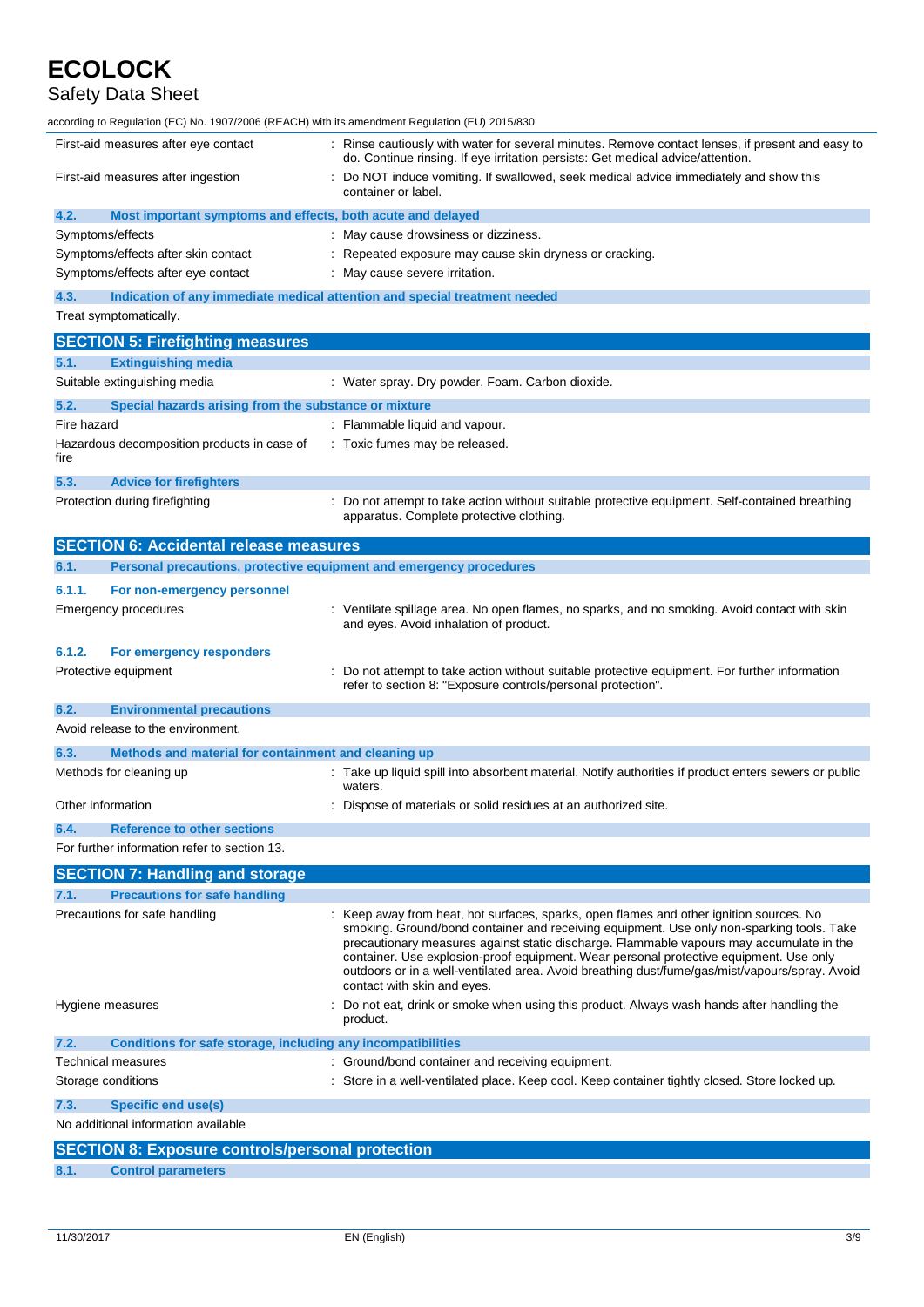## Safety Data Sheet

according to Regulation (EC) No. 1907/2006 (REACH) with its amendment Regulation (EU) 2015/830

| styrene (100-42-5)                                               |                            |  |
|------------------------------------------------------------------|----------------------------|--|
| DNEL/DMEL (Workers)                                              |                            |  |
| Acute - systemic effects, inhalation                             | $216$ mg/m <sup>3</sup>    |  |
| Long-term - systemic effects, inhalation                         | $108$ mg/m <sup>3</sup>    |  |
| HYDROXYPROPYL METHACRYLATE (27813-02-1)                          |                            |  |
| DNEL/DMEL (Workers)                                              |                            |  |
| Long-term - systemic effects, dermal                             | 8.8 mg/kg bodyweight/day   |  |
| Long-term - systemic effects, inhalation                         | 14.7 mg/m <sup>3</sup>     |  |
| Cobalt(II) 2 ethylhexanoate (136-52-7)                           |                            |  |
| DNEL/DMEL (Workers)                                              |                            |  |
| Long-term - local effects, inhalation                            | $0.2351$ mg/m <sup>3</sup> |  |
| 1,4-dihydroxybenzene, hydroquinone, quinol (123-31-9)            |                            |  |
| DNEL/DMEL (Workers)                                              |                            |  |
| Long-term - systemic effects, dermal<br>128 mg/kg bodyweight/day |                            |  |
| Long-term - systemic effects, inhalation<br>$7 \text{ mg/m}^3$   |                            |  |
| Long-term - local effects, inhalation<br>1 mg/m <sup>3</sup>     |                            |  |
| 8.2.<br><b>Exposure controls</b>                                 |                            |  |

#### **Appropriate engineering controls:**

Provide adequate ventilation. Where reasonably practicable, this should be achieved by the use of local exhaust ventilation and good general extraction.

#### **Materials for protective clothing:**

Wear overalls or long sleeved shirt. (EN 467). Appropriate footwear and any additional skin protection measures should be selected based on the task being performed and the risks involved and should be approved by a specialist before handling this product.

#### **Hand protection:**

There is no one glove material or combination of materials that will give unlimited resistance to any individual or combination of chemicals. The breakthrough time must be greater than the end use time of the product. The instructions and information provided by the glove manufacturer on use, storage, maintenance and replacement must be followed. Gloves should be replaced regularly and if there is any sign of damage to the glove material. Always ensure that gloves are free from defects and that they are stored and used correctly. The performance or effectiveness of the glove may be reduced by physical/chemical damage and poor

maintenance. Barrier creams may help to protect the exposed areas of the skin but should not be applied once exposure has occurred. For prolonged or repeated handling, use the following type of gloves: Recommended: > 8 hours (breakthrough time): nitrile rubber. The recommendation for the type or types of glove to use when handling this

product is based on information from the following source: EN 374-3 : 2003. The user must check that the final choice of type of glove selected for handling this

product is the most appropriate and takes into account the particular conditions of use, as included in the user's risk assessmen.

#### **Eye protection:**

Safety glasses with side shields. (EN166)

#### **Skin and body protection:**

Wash hands, forearms and face thoroughly after handling chemical products, before eating, smoking and using the lavatory and at the end of the working period. Appropriate techniques should be used to remove potentially contaminated clothing. Wash contaminated clothing before reusing. Ensure that eyewash stations and safety showers are close to the workstation location.

#### **Respiratory protection:**

Respirator selection must be based on known or anticipated exposure levels, the hazards of the product and the safe working limits of the selected respirator.Recommended: organic vapour (Type A) and particulate filter (EN 140).

#### **Environmental exposure controls:**

Avoid release to the environment.

| <b>SECTION 9: Physical and chemical properties</b>            |                     |     |
|---------------------------------------------------------------|---------------------|-----|
| 9.1.<br>Information on basic physical and chemical properties |                     |     |
| Physical state                                                | $:$ Liquid          |     |
| Colour                                                        | : different colors. |     |
| Odour                                                         | : characteristic.   |     |
| Odour threshold                                               | : No data available |     |
| рH                                                            | : No data available |     |
| Relative evaporation rate (butylacetate=1)                    | : No data available |     |
| Melting point                                                 | Not applicable      |     |
| 11/30/2017                                                    | EN (English)        | 4/9 |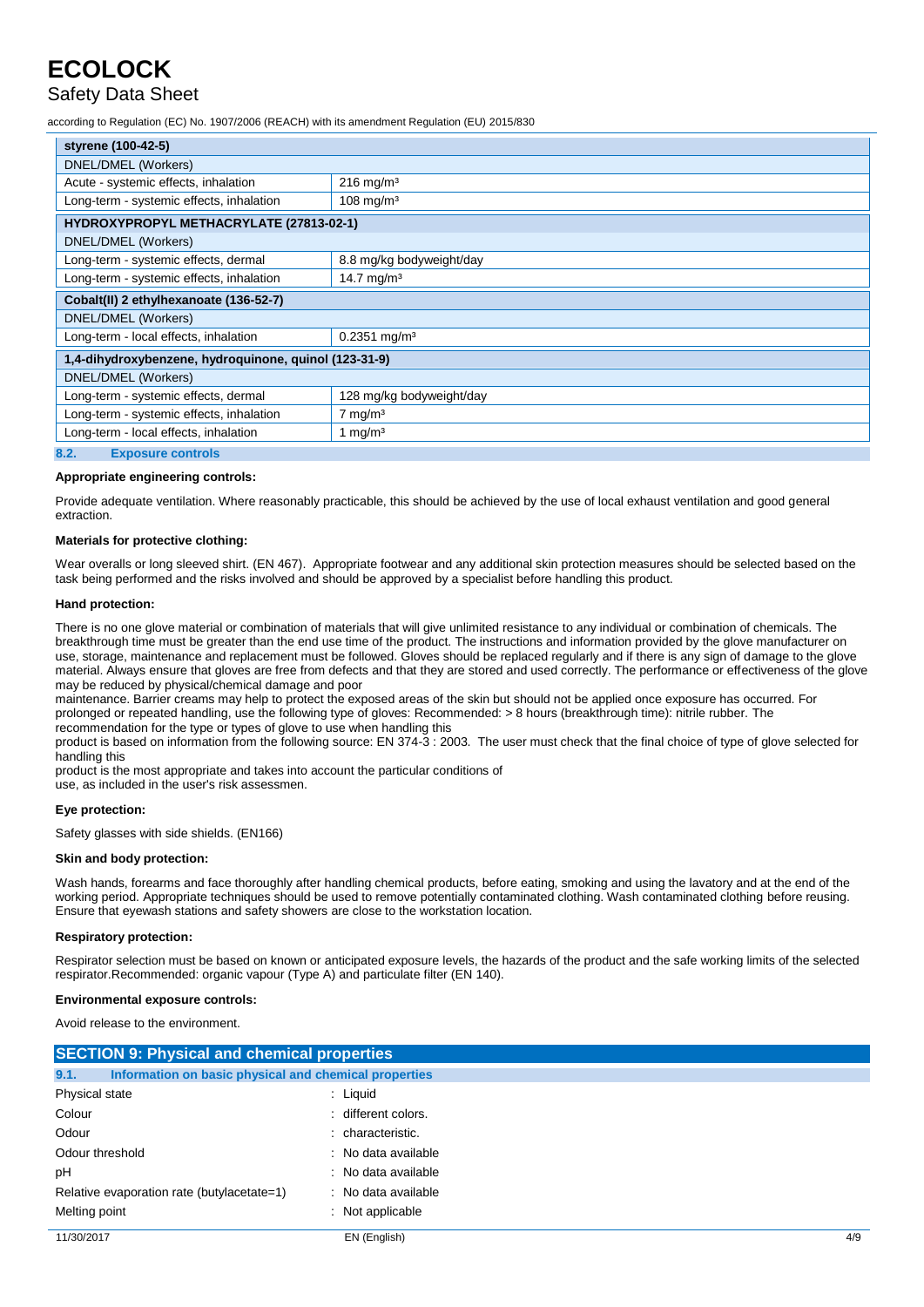# Safety Data Sheet

according to Regulation (EC) No. 1907/2006 (REACH) with its amendment Regulation (EU) 2015/830

| Freezing point                   | : No data available       |
|----------------------------------|---------------------------|
| Boiling point                    | No data available         |
| Flash point                      | $\approx$ 31 °C           |
| Auto-ignition temperature        | No data available         |
| Decomposition temperature        | No data available         |
| Flammability (solid, gas)        | Not applicable            |
| Vapour pressure                  | No data available         |
| Relative vapour density at 20 °C | No data available         |
| Relative density                 | No data available         |
| Density                          | 1.32 g/ml $(20^{\circ}C)$ |
| Solubility                       | No data available         |
| Log Pow                          | No data available         |
| Viscosity, kinematic             | No data available         |
| Viscosity, dynamic               | No data available         |
| <b>Explosive properties</b>      | No data available         |
| Oxidising properties             | No data available         |
| Explosive limits                 | No data available         |
|                                  |                           |

**9.2. Other information**

VOC content : ≈ 240 g/l

|       | <b>SECTION 10: Stability and reactivity</b>                                                     |  |  |
|-------|-------------------------------------------------------------------------------------------------|--|--|
| 10.1. | <b>Reactivity</b>                                                                               |  |  |
|       | Flammable liquid and vapour.                                                                    |  |  |
| 10.2. | <b>Chemical stability</b>                                                                       |  |  |
|       | Stable under normal conditions.                                                                 |  |  |
| 10.3. | <b>Possibility of hazardous reactions</b>                                                       |  |  |
|       | No dangerous reactions known under normal conditions of use.                                    |  |  |
| 10.4. | <b>Conditions to avoid</b>                                                                      |  |  |
|       | Avoid contact with hot surfaces. Heat. No flames, no sparks. Eliminate all sources of ignition. |  |  |
| 10.5. | <b>Incompatible materials</b>                                                                   |  |  |
|       | No additional information available                                                             |  |  |

### **10.6. Hazardous decomposition products**

Under normal conditions of storage and use, hazardous decomposition products should not be produced.

| <b>SECTION 11: Toxicological information</b>          |                                             |  |
|-------------------------------------------------------|---------------------------------------------|--|
| Information on toxicological effects<br>11.1.         |                                             |  |
| Acute toxicity (oral)                                 | : Not classified                            |  |
| Acute toxicity (dermal)                               | Not classified                              |  |
| Acute toxicity (inhalation)                           | Inhalation: dust, mist: Harmful if inhaled. |  |
| ATE CLP (dust, mist)                                  | 4.1958041958 mg/l/4h                        |  |
| styrene (100-42-5)                                    |                                             |  |
| LD50 oral rat                                         | 5000 mg/kg                                  |  |
| LD50 dermal rat                                       | > 2000 mg/kg                                |  |
| LC50 inhalation rat (mg/l)                            | 11.8 mg/l/4h                                |  |
| LC50 inhalation rat (Dust/Mist - mg/l/4h)             | 1.5 mg/l/4h                                 |  |
| Cobalt(II) 2 ethylhexanoate (136-52-7)                |                                             |  |
| LD50 oral rat                                         | > 2000 mg/kg                                |  |
| 1,4-dihydroxybenzene, hydroquinone, quinol (123-31-9) |                                             |  |
| LD50 oral rat                                         | 302 mg/kg                                   |  |
| LD50 dermal                                           | 5970 mg/kg                                  |  |
| Skin corrosion/irritation                             | Data not validated                          |  |
| Serious eye damage/irritation                         | Causes serious eye irritation.              |  |
| Respiratory or skin sensitisation                     | Data not validated                          |  |
| Germ cell mutagenicity                                | Data not validated                          |  |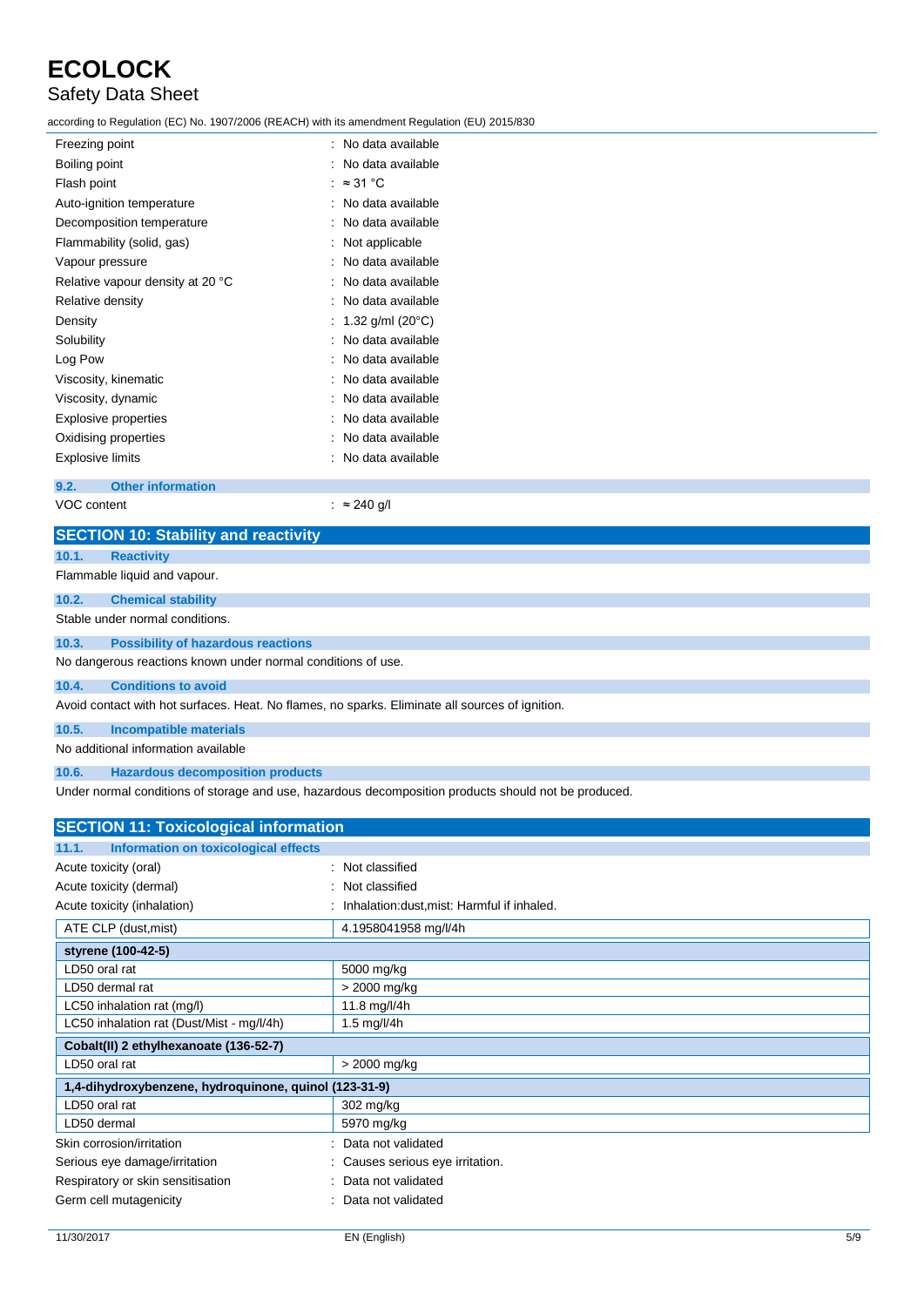## Safety Data Sheet

according to Regulation (EC) No. 1907/2006 (REACH) with its amendment Regulation (EU) 2015/830

| Carcinogenicity        | : Data not validated |
|------------------------|----------------------|
| Reproductive toxicity  | : Data not validated |
| STOT-single exposure   | : Not classified     |
| STOT-repeated exposure | : Data not validated |
| Aspiration hazard      | : Data not validated |

| <b>SECTION 12: Ecological information</b>             |                                                                                                                                                                                                                                                                                                                                                                                                                                                                                                                                            |
|-------------------------------------------------------|--------------------------------------------------------------------------------------------------------------------------------------------------------------------------------------------------------------------------------------------------------------------------------------------------------------------------------------------------------------------------------------------------------------------------------------------------------------------------------------------------------------------------------------------|
| 12.1.<br><b>Toxicity</b>                              |                                                                                                                                                                                                                                                                                                                                                                                                                                                                                                                                            |
| Ecology - general                                     | : The product is not considered harmful to aquatic organisms nor to cause long-term adverse<br>effects in the environment.                                                                                                                                                                                                                                                                                                                                                                                                                 |
| Acute aquatic toxicity                                | Not classified                                                                                                                                                                                                                                                                                                                                                                                                                                                                                                                             |
| Chronic aquatic toxicity                              | Not classified                                                                                                                                                                                                                                                                                                                                                                                                                                                                                                                             |
| styrene (100-42-5)                                    |                                                                                                                                                                                                                                                                                                                                                                                                                                                                                                                                            |
| LC50 fish 1                                           | 4.02 mg/l Pimephales Promelas                                                                                                                                                                                                                                                                                                                                                                                                                                                                                                              |
| EC50 Daphnia 1                                        | 4.7 mg/l Daphnia Magna                                                                                                                                                                                                                                                                                                                                                                                                                                                                                                                     |
| Cobalt(II) 2 ethylhexanoate (136-52-7)                |                                                                                                                                                                                                                                                                                                                                                                                                                                                                                                                                            |
| EC50 72h algae (1)                                    | $0.528$ mg/l                                                                                                                                                                                                                                                                                                                                                                                                                                                                                                                               |
| ErC50 (algae)                                         | $0.528$ mg/l                                                                                                                                                                                                                                                                                                                                                                                                                                                                                                                               |
| 1,4-dihydroxybenzene, hydroquinone, quinol (123-31-9) |                                                                                                                                                                                                                                                                                                                                                                                                                                                                                                                                            |
| LC50 fish 1                                           | 0.04 - 0.1 mg/l Orcorhynchus mykiss                                                                                                                                                                                                                                                                                                                                                                                                                                                                                                        |
| EC50 Daphnia 1                                        | 0.13 mg/l Daphnia magna                                                                                                                                                                                                                                                                                                                                                                                                                                                                                                                    |
| EC50 72h algae (1)                                    | 0.335 mg/l Pseudokirchneriella subcapitata                                                                                                                                                                                                                                                                                                                                                                                                                                                                                                 |
| 12.2.<br><b>Persistence and degradability</b>         |                                                                                                                                                                                                                                                                                                                                                                                                                                                                                                                                            |
| No additional information available                   |                                                                                                                                                                                                                                                                                                                                                                                                                                                                                                                                            |
| 12.3.<br><b>Bioaccumulative potential</b>             |                                                                                                                                                                                                                                                                                                                                                                                                                                                                                                                                            |
| No additional information available                   |                                                                                                                                                                                                                                                                                                                                                                                                                                                                                                                                            |
| 12.4.<br><b>Mobility in soil</b>                      |                                                                                                                                                                                                                                                                                                                                                                                                                                                                                                                                            |
| No additional information available                   |                                                                                                                                                                                                                                                                                                                                                                                                                                                                                                                                            |
| 12.5.<br><b>Results of PBT and vPvB assessment</b>    |                                                                                                                                                                                                                                                                                                                                                                                                                                                                                                                                            |
| No additional information available                   |                                                                                                                                                                                                                                                                                                                                                                                                                                                                                                                                            |
| 12.6.<br><b>Other adverse effects</b>                 |                                                                                                                                                                                                                                                                                                                                                                                                                                                                                                                                            |
| No additional information available                   |                                                                                                                                                                                                                                                                                                                                                                                                                                                                                                                                            |
| <b>SECTION 13: Disposal considerations</b>            |                                                                                                                                                                                                                                                                                                                                                                                                                                                                                                                                            |
| <b>Waste treatment methods</b><br>13.1.               |                                                                                                                                                                                                                                                                                                                                                                                                                                                                                                                                            |
| Regional legislation (waste)                          | : Disposal must be done according to official regulations.                                                                                                                                                                                                                                                                                                                                                                                                                                                                                 |
| Waste treatment methods                               | The generation of waste should be avoided or minimized wherever possible. Significant<br>quantities of waste product residuesshould not be disposed of via foul sewer but processed in a<br>suitable effluent treatment plant. Dispose of surplus and non-recyclable products via a licensed<br>waste contractor. Disposal of this product, solutions and any by-products should at all times<br>comply with the requirements of environmental protection and waste disposal legislation and<br>any regional local authority requirements. |
| Sewage disposal recommendations                       | The generation of waste should be avoided or minimized whenever possible. Waste packaging<br>should be recycled; Incineration or landfill should only be considered when recycling is not<br>feasable. This material and his container must be disposed of in a safe way. Empty containers<br>or liners may retain some product residues. Avoid dispersal of spilled material and runoff and<br>contact with soil, waterways, drains and sewers.                                                                                           |
| Product/Packaging disposal recommendations            | : The European Waste Catalogue classification of this product, when disposed of as waste is 08<br>0111: waste paint and varnish containing organic solvents or other dangerous substances.                                                                                                                                                                                                                                                                                                                                                 |
| Additional information                                | Flammable vapours may accumulate in the container.                                                                                                                                                                                                                                                                                                                                                                                                                                                                                         |
| Ecology - waste materials                             | : This product is regarded as hazardous waste as defined by EU Directive 91/689/EEC.                                                                                                                                                                                                                                                                                                                                                                                                                                                       |

## **SECTION 14: Transport information**

In accordance with ADR / IATA / IMDG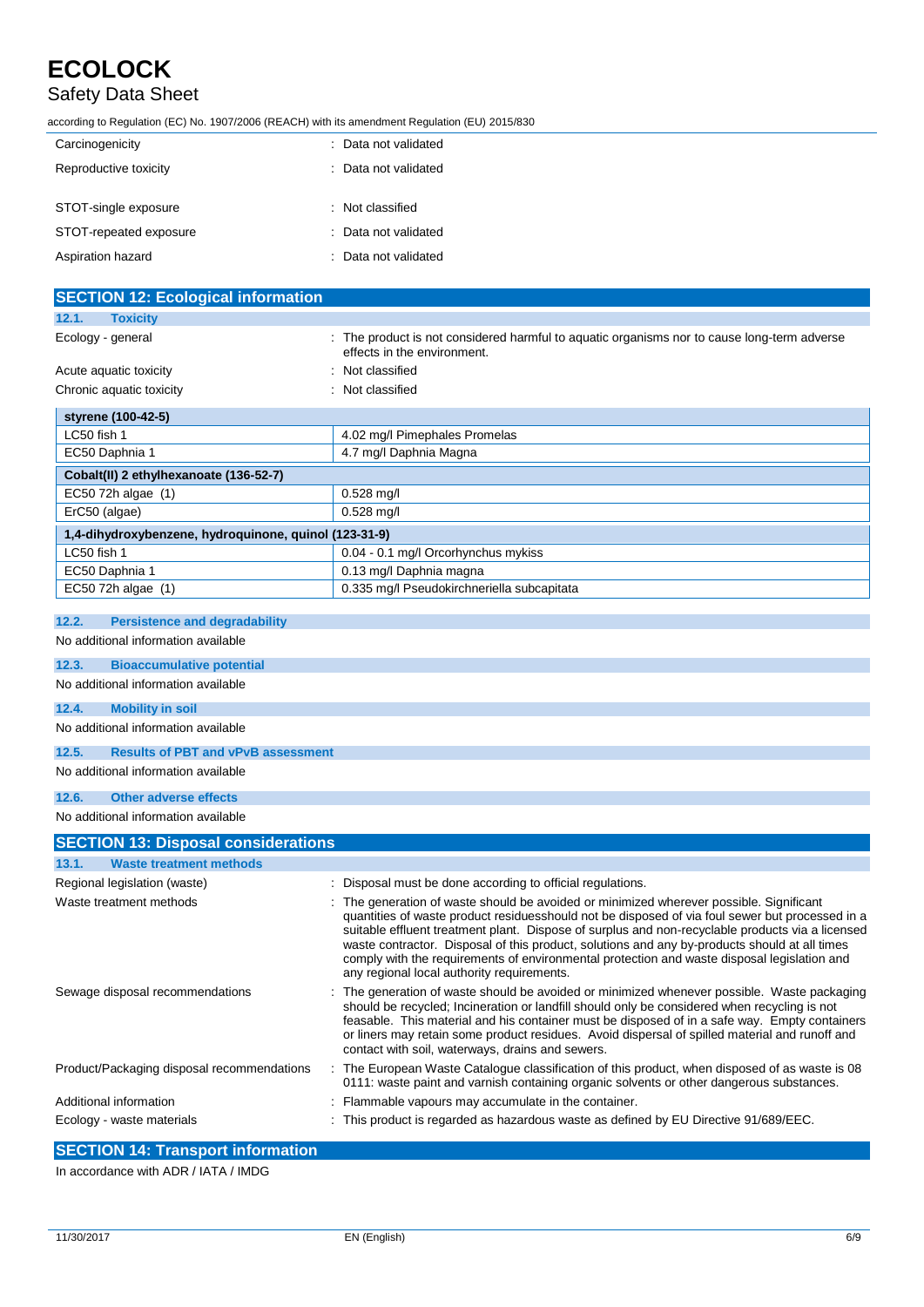## Safety Data Sheet

according to Regulation (EC) No. 1907/2006 (REACH) with its amendment Regulation (EU) 2015/830

| 14.1.<br><b>UN number</b>                    |                                        |
|----------------------------------------------|----------------------------------------|
| UN-No. (ADR)                                 | : 1263                                 |
| UN-No. (IMDG)                                | : 1263                                 |
| UN-No. (IATA)                                | : 1263                                 |
| 14.2.<br><b>UN proper shipping name</b>      |                                        |
| Proper Shipping Name (ADR)                   | : PAINT                                |
| Proper Shipping Name (IMDG)                  | : PAINT                                |
| Proper Shipping Name (IATA)                  | : Paint                                |
| Transport document description (ADR)         | : UN 1263 PAINT, 3, III, (D/E)         |
| Transport document description (IMDG)        | : UN 1263 PAINT, 3, III                |
| Transport document description (IATA)        | : UN 1263 Paint, 3, III                |
| 14.3.<br><b>Transport hazard class(es)</b>   |                                        |
| <b>ADR</b>                                   |                                        |
| Transport hazard class(es) (ADR)             | $\therefore$ 3                         |
| Danger labels (ADR)                          | : 3                                    |
|                                              |                                        |
|                                              |                                        |
|                                              |                                        |
|                                              |                                        |
|                                              |                                        |
|                                              |                                        |
| <b>IMDG</b>                                  |                                        |
| Transport hazard class(es) (IMDG)            | $\therefore$ 3                         |
| Danger labels (IMDG)                         | : 3                                    |
|                                              |                                        |
|                                              |                                        |
|                                              |                                        |
|                                              |                                        |
|                                              |                                        |
|                                              |                                        |
| <b>IATA</b>                                  |                                        |
| Transport hazard class(es) (IATA)            | $\therefore$ 3                         |
| Hazard labels (IATA)                         | : 3                                    |
|                                              |                                        |
|                                              |                                        |
|                                              |                                        |
|                                              |                                        |
|                                              |                                        |
|                                              |                                        |
|                                              |                                        |
| <b>Packing group</b><br>14.4.                | $\pm$ III                              |
| Packing group (ADR)<br>Packing group (IMDG)  | $\pm$ III                              |
| Packing group (IATA)                         | $\pm$ III                              |
|                                              |                                        |
| 14.5.<br><b>Environmental hazards</b>        |                                        |
| Dangerous for the environment                | : No                                   |
| Marine pollutant                             | No<br>÷                                |
| Other information                            | No supplementary information available |
| 14.6.<br><b>Special precautions for user</b> |                                        |
| - Overland transport                         |                                        |
| Classification code (ADR)                    | $\therefore$ F1                        |
| Special provisions (ADR)                     | : 163, 640E, 650                       |
| Limited quantities (ADR)                     | : 51                                   |
| Excepted quantities (ADR)                    | $\therefore$ E1                        |
|                                              |                                        |

11/30/2017 EN (English) 7/9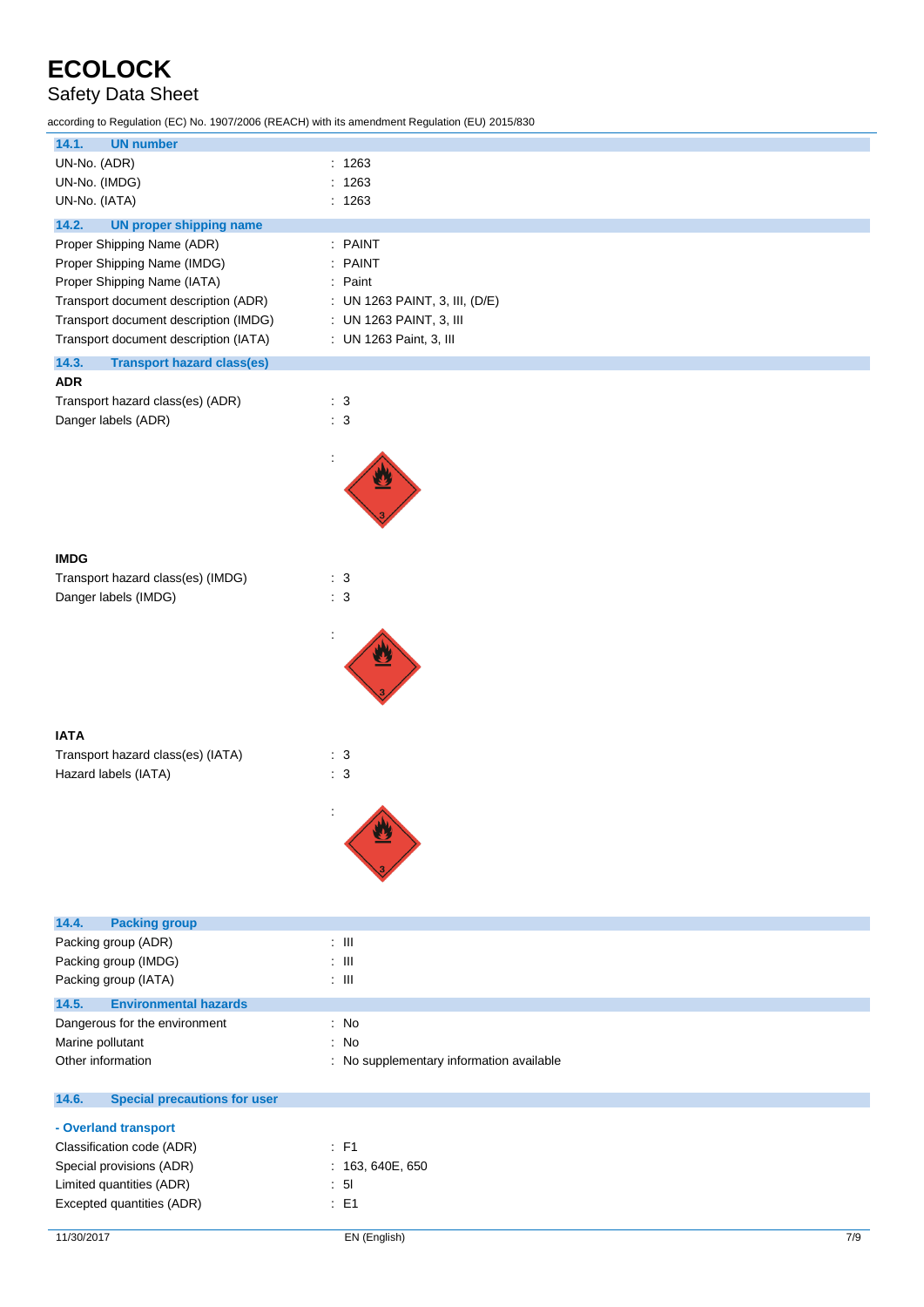# Safety Data Sheet

according to Regulation (EC) No. 1907/2006 (REACH) with its amendment Regulation (EU) 2015/830

| ccording to Regulation (EC) No. 1907/2006 (REACH) with its amendment Regulation (EU) 2015/830 |                           |
|-----------------------------------------------------------------------------------------------|---------------------------|
| Packing instructions (ADR)                                                                    | : P001, IBC03, LP01, R001 |
| Special packing provisions (ADR)                                                              | $:$ PP1                   |
| Mixed packing provisions (ADR)                                                                | : MP19                    |
| Portable tank and bulk container instructions<br>(ADR)                                        | $\therefore$ T2           |
| Portable tank and bulk container special<br>provisions (ADR)                                  | $:$ TP1, TP29             |
| Tank code (ADR)                                                                               | : LGBF                    |
| Vehicle for tank carriage                                                                     | : FL                      |
| Transport category (ADR)                                                                      | $\therefore$ 3            |
| Special provisions for carriage - Packages<br>(ADR)                                           | $\therefore$ V12          |
| Special provisions for carriage - Operation<br>(ADR)                                          | $\therefore$ S2           |
| Hazard identification number (Kemler No.)                                                     | $\therefore$ 30           |
| Orange plates                                                                                 | 30<br>1263                |
| Tunnel restriction code (ADR)                                                                 | : $D/E$                   |
| EAC code                                                                                      | : 3YE                     |
| - Transport by sea                                                                            |                           |
| Special provisions (IMDG)                                                                     | : 163, 223, 955           |
| Limited quantities (IMDG)                                                                     | : 5L                      |
| Excepted quantities (IMDG)                                                                    | $\therefore$ E1           |
| Packing instructions (IMDG)                                                                   | : P001, LP01              |
| Special packing provisions (IMDG)                                                             | $\therefore$ PP1          |
| IBC packing instructions (IMDG)                                                               | : IBC03                   |
| Tank instructions (IMDG)                                                                      | $\therefore$ T2           |
| Tank special provisions (IMDG)                                                                | $:$ TP1, TP29             |
| EmS-No. (Fire)                                                                                | $\therefore$ F-E          |
| EmS-No. (Spillage)                                                                            | : S-E                     |
| Stowage category (IMDG)                                                                       | : A                       |
| - Air transport                                                                               |                           |
| PCA Excepted quantities (IATA)                                                                | $\therefore$ E1           |
| PCA Limited quantities (IATA)                                                                 | : Y344                    |
| PCA limited quantity max net quantity (IATA)                                                  | : 10L                     |
| PCA packing instructions (IATA)                                                               | : 355                     |
| PCA max net quantity (IATA)                                                                   | : 60L                     |
| CAO packing instructions (IATA)                                                               | 366                       |
| CAO max net quantity (IATA)                                                                   | : 220L                    |
| Special provisions (IATA)                                                                     | : A3, A72, A192           |
| ERG code (IATA)                                                                               | $\cdot$ 3L                |
| 14.7.<br>Transport in bulk according to Annex II of Marpol and the IBC Code                   |                           |

```
Not applicable
```
### **SECTION 15: Regulatory information**

**15.1. Safety, health and environmental regulations/legislation specific for the substance or mixture**

### **15.1.1. EU-Regulations**

Contains no REACH substances with Annex XVII restrictions Contains no substance on the REACH candidate list

Contains no REACH Annex XIV substances

#### VOC content : ≈ 240 g/l

Other information, restriction and prohibition regulations

: Substance of very high concern (SVHC): None of the components are listed (EEE Directive 2011/65/EU).